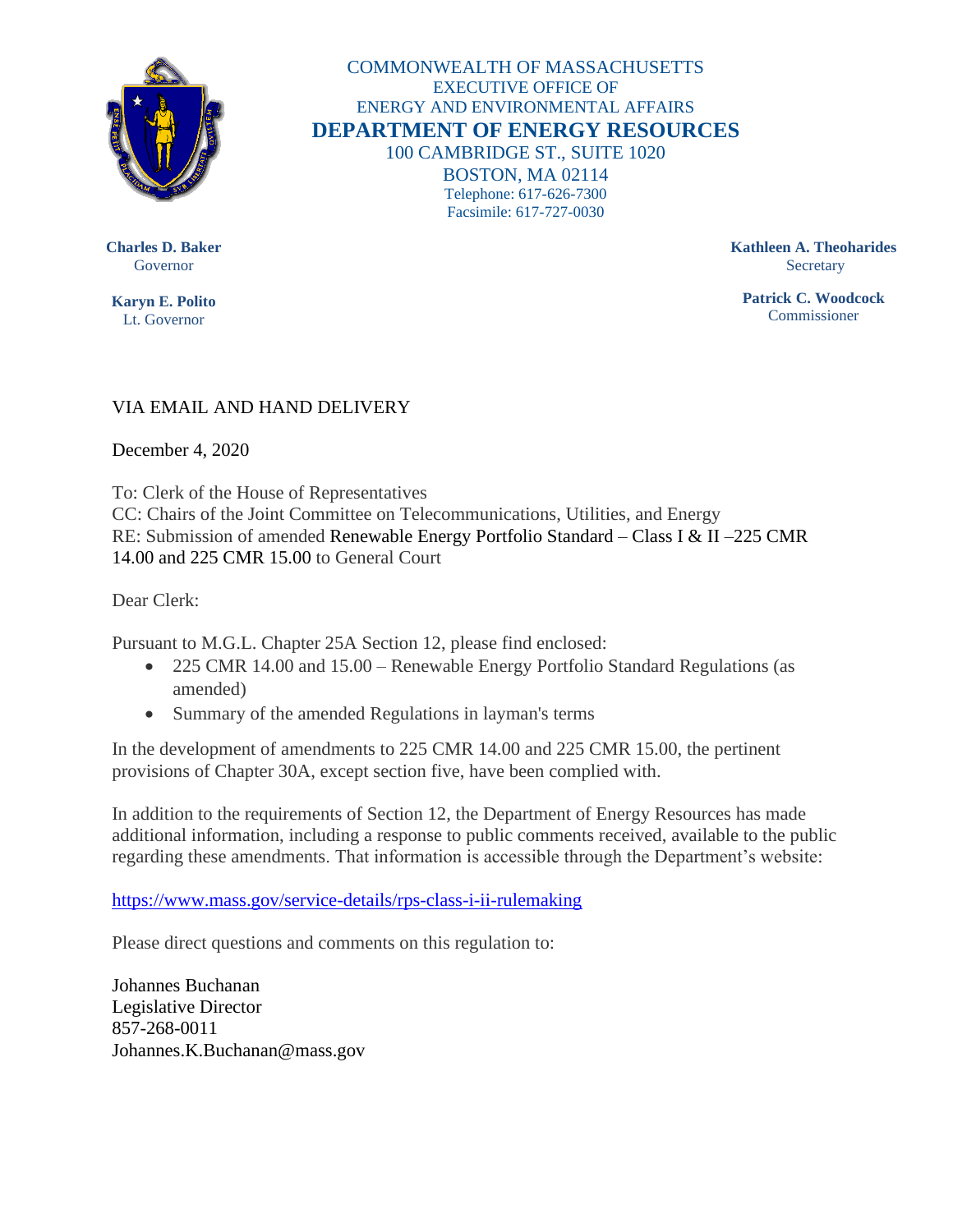Sincerely,

*s/Patrick C. Woodcock*

Patrick C. Woodcock Commissioner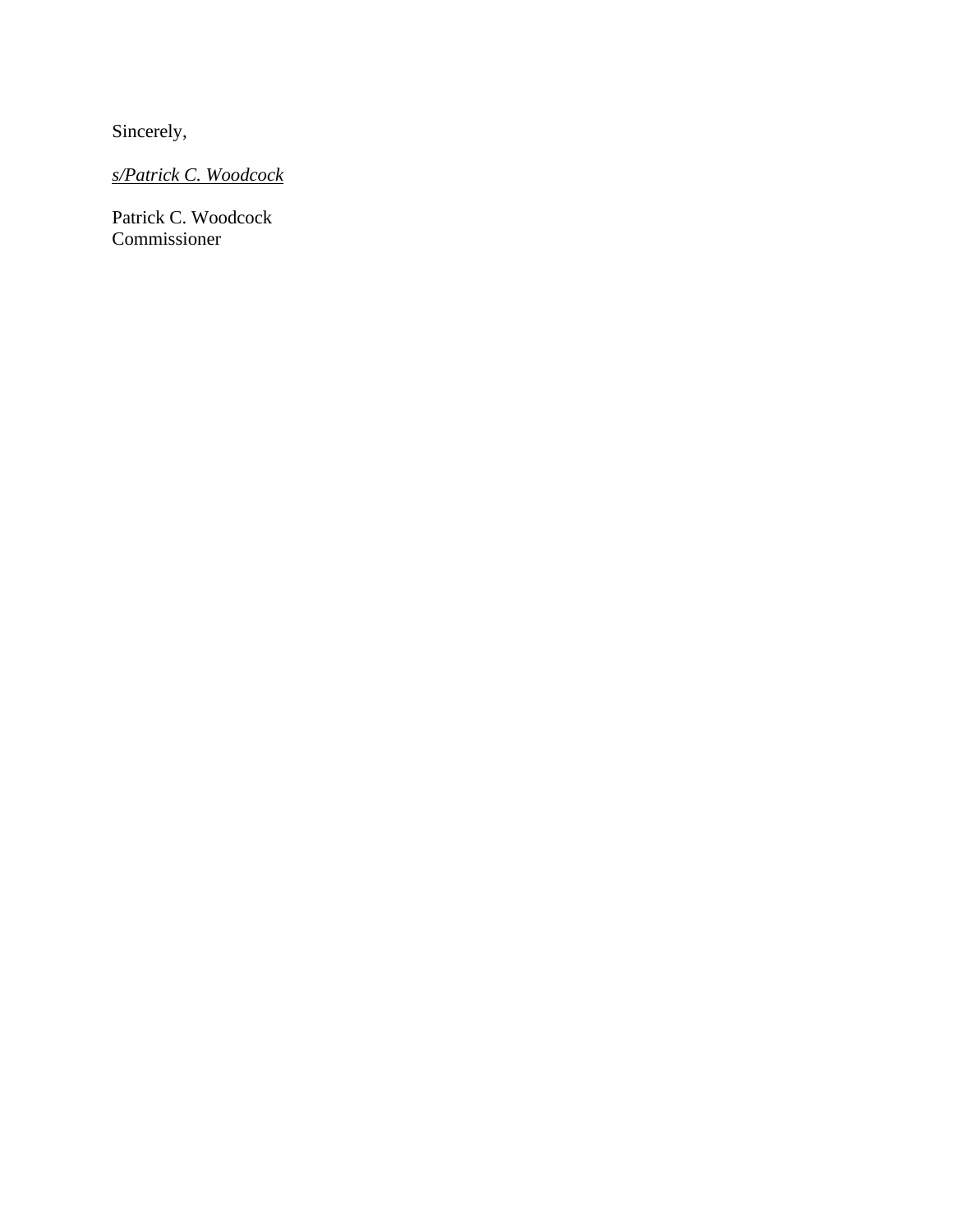## **Summary Renewable Energy Portfolio Standards – Class I & II –225 CMR 14.00 and 225 CMR 15.00**

The Class I Renewable Energy Portfolio Standard ("RPS Class I") was established as part of the Electricity Restructuring Act of 1997 and is codified at M.G.L. c. 25A, § 11F ("Statute"). The Department of Energy Resources ("DOER") first promulgated 225 CMR 14.00: Renewable Energy Portfolio Standard – Class I ("Regulations") in 2002 to implement the Statute.

The Class II Renewable Energy Portfolio Standard ("RPS Class II") was established as part of the Green Communities Act of 2008 and is also codified at M.G.L. c. 25A, § 11F. DOER first promulgated 225 CMR 15.00: Renewable Energy Portfolio Standard – Class II in 2009 to implement the Statute.

Both the RPS Class I and Class II allow for qualified renewable energy generators to earn Renewable Energy Certificates (RECs) for every megawatt hour of renewable electricity that they produce. These certificates may then be purchased by retail electricity suppliers, who are required to document annually that they have procured a certain quantity of RECs each year. These resources contribute to the Commonwealth's clean energy goals by increasing renewable energy generation, reducing the need for conventional fossil fuel-based power generation, and assisting the Commonwealth in meeting its obligations under the Global Warming Solutions Act.

In 2019, retail electricity suppliers were obligated to procure Class I RECs equal to an amount of 14% of their total electricity sales to end-use customers. This requirement increases by 2% each following year until 2029, when it will then increase 1% each following year. Under RPS Class II, retail electricity suppliers are required to procure Class II RECs equal to an amount of 3.2056% of their total electricity sales to end-use customers in 2020. This requirement increases each year pursuant to a formula in the regulation, though is capped at 3.6%. Lastly, retail electricity suppliers are also required to procure Class II Waste Energy Certificates (WECs) from qualified waste energy generators. The 2020 retail electricity supplier requirement for Class II WECs is currently equal to an amount of 3.5% of their total electricity sales to end-use customers, but DOER is proposing to increase this requirement to 3.7% to reflect changes in retail load since the requirement was first established in 2009. This obligation remains constant from year to year.

The proposed changes to the RPS Class I and Class II Regulations are designed to meet the objectives of Executive Order 562. The changes streamline the RPS Class I and Class II Regulations, align the rules to other programs, reduce costs to ratepayers, and address specific policy objectives.

The draft RPS Class I and Class II Regulations were released for public comment April 5, 2019. Public comment period was extended to allow more time for comments to be submitted and subsequently closed on July 26, 2019. During that time, DOER held four public hearings on May 13, May 16, May 17, and June 5, 2019. DOER received over 2,500 written public comments. On November 13, 2019, DOER sent a notice to stakeholders to seek comments on the frequency of compliance requirements and closed the public comment period on the matter on December 4, 2019. DOER received seven (7) written public comments.

Following a review of the public comments, DOER undertook additional analysis to assesses the impacts of the proposed regulations. The DOER revised the draft RPS Class I and Class II